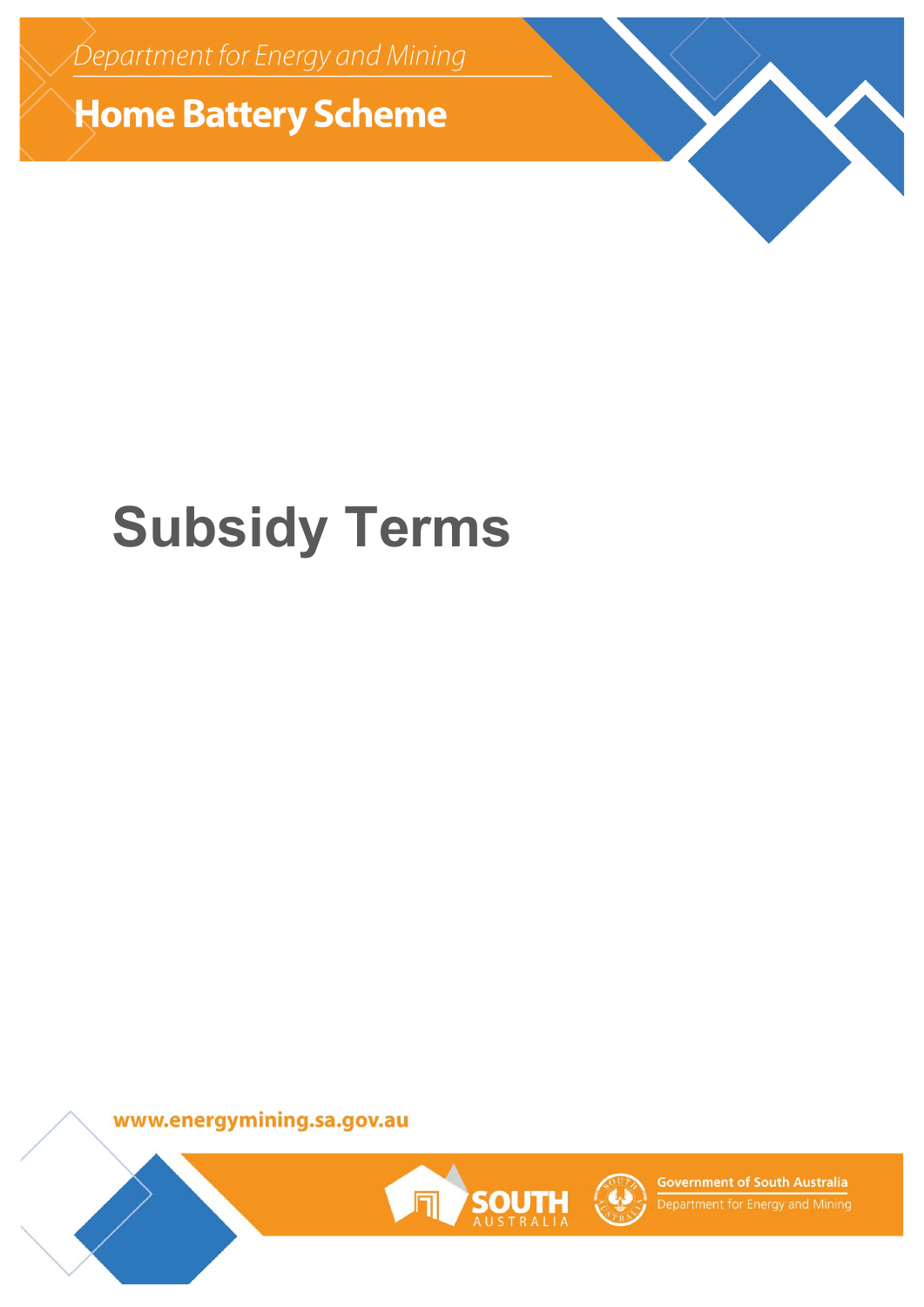### 1 Introduction

### Purpose and Scope  $1.1$

These are the terms and conditions that apply to each Applicant (whether or not they are granted a Subsidy).

By submitting an application for a Subsidy, an Applicant confirms that they have read these Terms and agrees to be bound by these Terms.

### **Modifications**  $1.2$

The SA Government reserves the right to modify, supplement or replace these Terms at any time in its absolute discretion.

An Applicant is responsible for remaining aware of the provisions of these Terms and any modifications to these Terms.

An Applicant will be deemed to have accepted and agreed to any such modified Terms on and from the time those modified Terms have been Published by the SA Government and/or provided to the Applicant.

### Version Release History  $1.3$

|        | Version Effective Date | <b>Summary of Changes</b>                                                        |
|--------|------------------------|----------------------------------------------------------------------------------|
| 1.0    | 29 October 2018        | <b>First Issue</b>                                                               |
| 1.1    | 15 January 2020        | Inclusion of provision for "New Builds"                                          |
| $1.2*$ | 2 June 2022            | Amendment to Payment Mechanics regarding periods<br>to complete Eligible Supply. |

\* Current Version

### $1.4$ **Definitions**

The following definitions apply in this document, unless the context requires otherwise:

**Applicant** means a person who applies for a Subsidy.

**Contractor** means any person engaged by the SA Government to assist with the administration of Subsidy Scheme Matters.

**Customer Eligibility Criteria** means the criteria which a person is required to satisfy in order to be eligible to be granted a Subsidy, as Published by the SA Government (and varied by the SA Government in its absolute discretion from time to time).

**Customer Site Criteria** means the criteria which a proposed site for installation of Eligible Equipment is required to satisfy in order for the Eligible Customer procuring that installation to be eligible to be granted a Subsidy, as Published by the SA Government (and varied by the SA Government in its absolute discretion from time to time).

**Eligible Customer** means a person who satisfies the Customer Eligibility Criteria.

**Eligible Equipment** means energy storage systems and ancillary equipment which meet the Equipment Eligibility Criteria.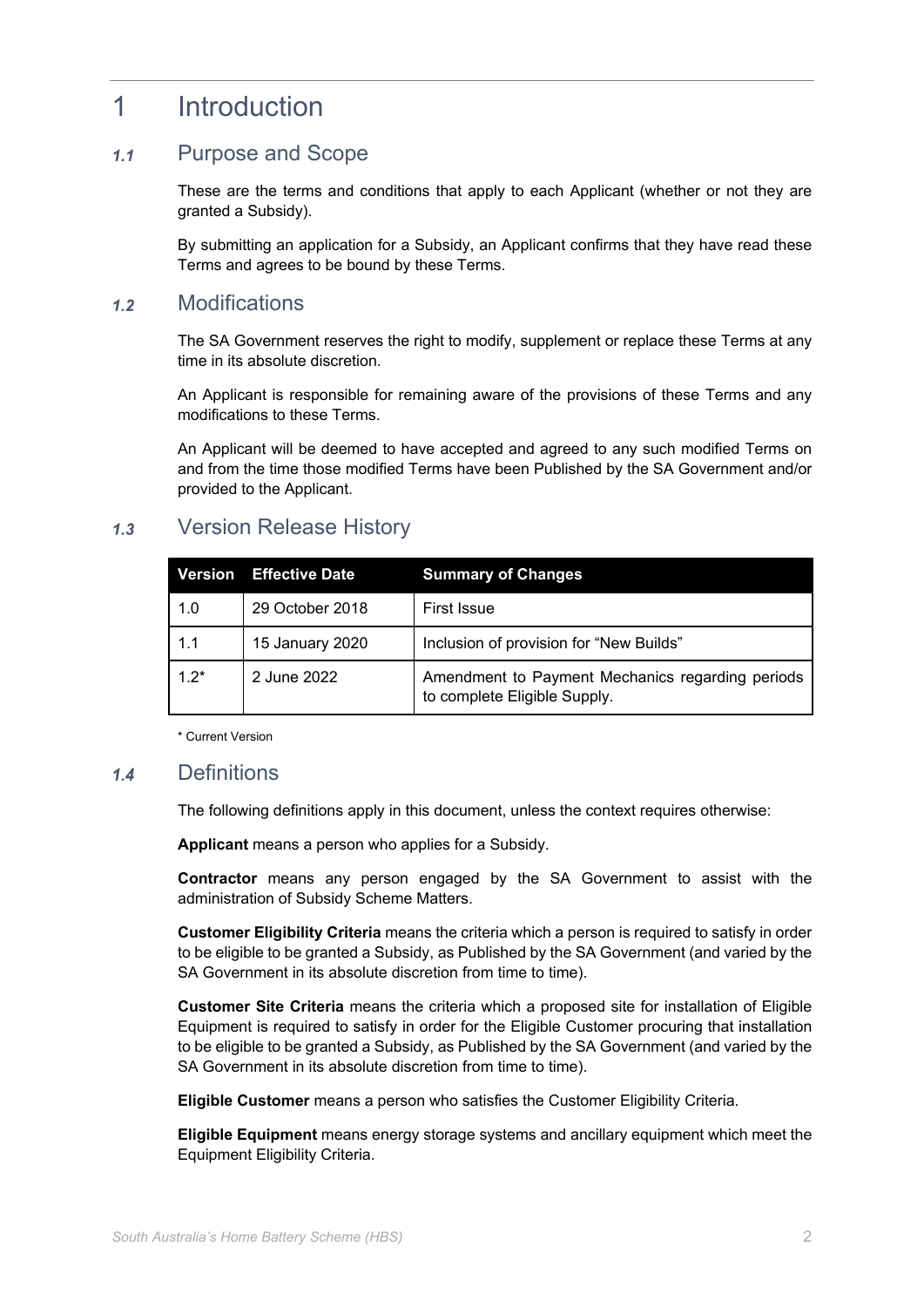**Eligible Site** means an installation site which meets the Customer Site Criteria.

**Eligible Supply** means the supply and/or installation by a Qualified System Provider of Eligible Equipment at an Eligible Site for an Eligible Customer.

**Equipment Eligibility Criteria** means the criteria for energy storage systems and ancillary equipment, the supply and installation of which may entitle an Eligible Customer to be granted a Subsidy, as Published by the SA Government (and varied by the SA Government in its absolute discretion from time to time).

**New Build** means the construction of a new approved residential premises within South Australia aligning with existing scheme criteria, whether such construction has commenced or is yet to commence.

**Publish** means publish on the website at homebatteryscheme.sa.gov.au.

**Qualified System Provider** means any person who has obtained Qualification.

**Qualification** means permission by the SA Government and its Contractors to receive Subsidies granted to its customers.

**Responsible Parties** means, in relation to a person, that person's directors, officers, employees, agents, consultants, contractors and related bodies.

**SA Government** means the Minister for Energy and Mining for and on behalf of the Crown in right of the State of South Australia.

**Subsidised Equipment** means energy storage systems and ancillary equipment installed at a site and for which an Applicant has been granted a Subsidy.

**Subsidy** means a subsidy under the Subsidy Scheme.

**Subsidy Purpose** means in and towards payment for the acquisition of an Eligible Supply.

**Subsidy Scheme** means the South Australian Home Battery Subsidy Scheme launched in 2018.

**Subsidy Scheme Matters** means these Terms, the terms and conditions applying to Qualified System Providers (including those imposed by the SA Government's Contractors), Qualifications (including eligibility criteria, application and assessment for Qualification), quotations and Eligible Supplies by Qualified System Providers, and the Subsidy Scheme (including eligibility criteria, application and assessment for Subsidy payments).

**Terms** means these terms and conditions, as varied by the SA Government in its absolute discretion from time to time.

# 2 SA Government Discretion

Notwithstanding any other document, terms, conditions, statement or representation (written or otherwise) to the contrary, each Applicant acknowledges and agrees that:

- (a) the SA Government has absolute discretion in relation to Subsidy Scheme Matters including:
	- *(i) in relation to the implementation and operation of the Subsidy Scheme and may discontinue, suspend or modify the Subsidy Scheme at any time;*
	- *(ii) to suspend or revoke a Qualified System Provider's Qualification at any time; and*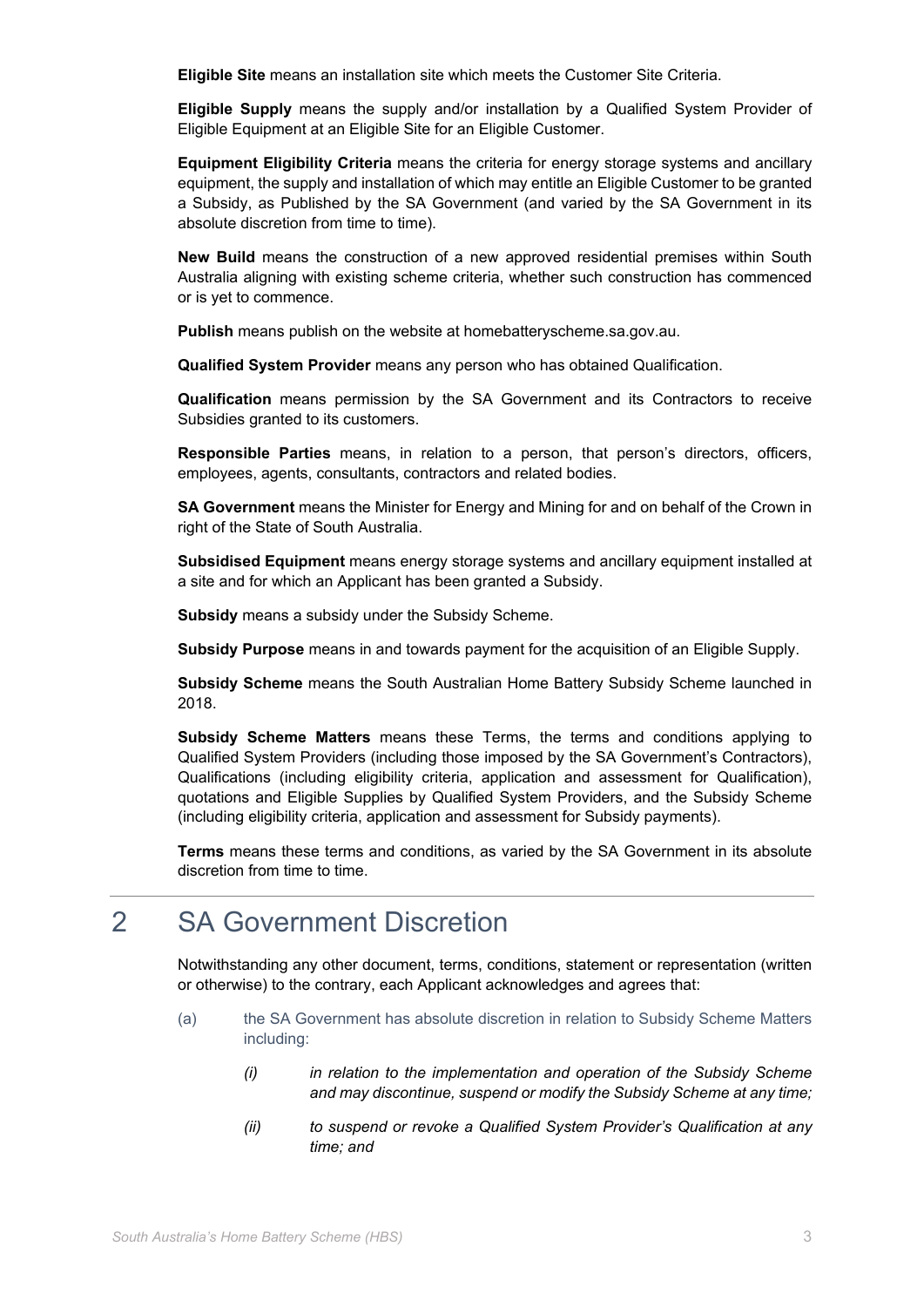- *(iii) in relation to the eligibility for any Subsidy, the payment of any Subsidy, the amount of any Subsidy, and the timing and order of any Subsidy payments.*
- (b) an application for a Subsidy (or quotation procured from a Qualified System Provider) confers no right or expectation on the Applicant to be considered for, or granted, any Subsidy, and to the extent that an Applicant has any right to receive a Subsidy, such right is non-transferable.
- (c) Neither the SA Government nor its contractors are involved in the process of system selection, assessment of site suitability or installation, each of which processes is undertaken solely by Qualified System Providers. An Applicant is solely responsible for selecting a Qualified System Provider satisfactory to the Applicant and for satisfying itself its property is suitable for the installation of a system. Neither the SA Government nor its contractors gives any warranty as to the standard of care or process that will be undertaken by a Qualified System Provider in conducting a quotation or assessment suitability of an Applicant for an Eligible Supply.

## 3 Qualified System Providers

Each Applicant acknowledges that:

- (a) the admission of a person as a Qualified System Provider simply allows that person to receive Subsidies granted to its customers and does not indicate in any way that the SA Government or any of its Contractors:
	- *(i) recommends or endorses the business, products or services of the Qualified System Provider;*
	- *(ii) guarantees the performance of the Qualified System Provider or its products or services; or*
	- *(iii) represents that the Qualified System Provider or its products or services are of a certain standard, quality or value; and*
- (b) a Qualified System Provider is in no respect a contractor, agent, employee or representative of the SA Government and has no authority to incur any debt, liability, or obligation, or to make commitments, on behalf of, or otherwise represent, the SA Government for any purpose.

# 4 Eligibility

To be eligible for a Subsidy, a person must satisfy the Customer Eligibility Criteria and have the Eligible Supply installed in accordance with the Customer Site Criteria.

### 5 Application

An application for a Subsidy must be made by such means as Published by the SA Government from time to time.

### 6 Subsidy Purpose

An Applicant who is granted a Subsidy must use the Subsidy only for the Subsidy Purpose and not for any other purpose.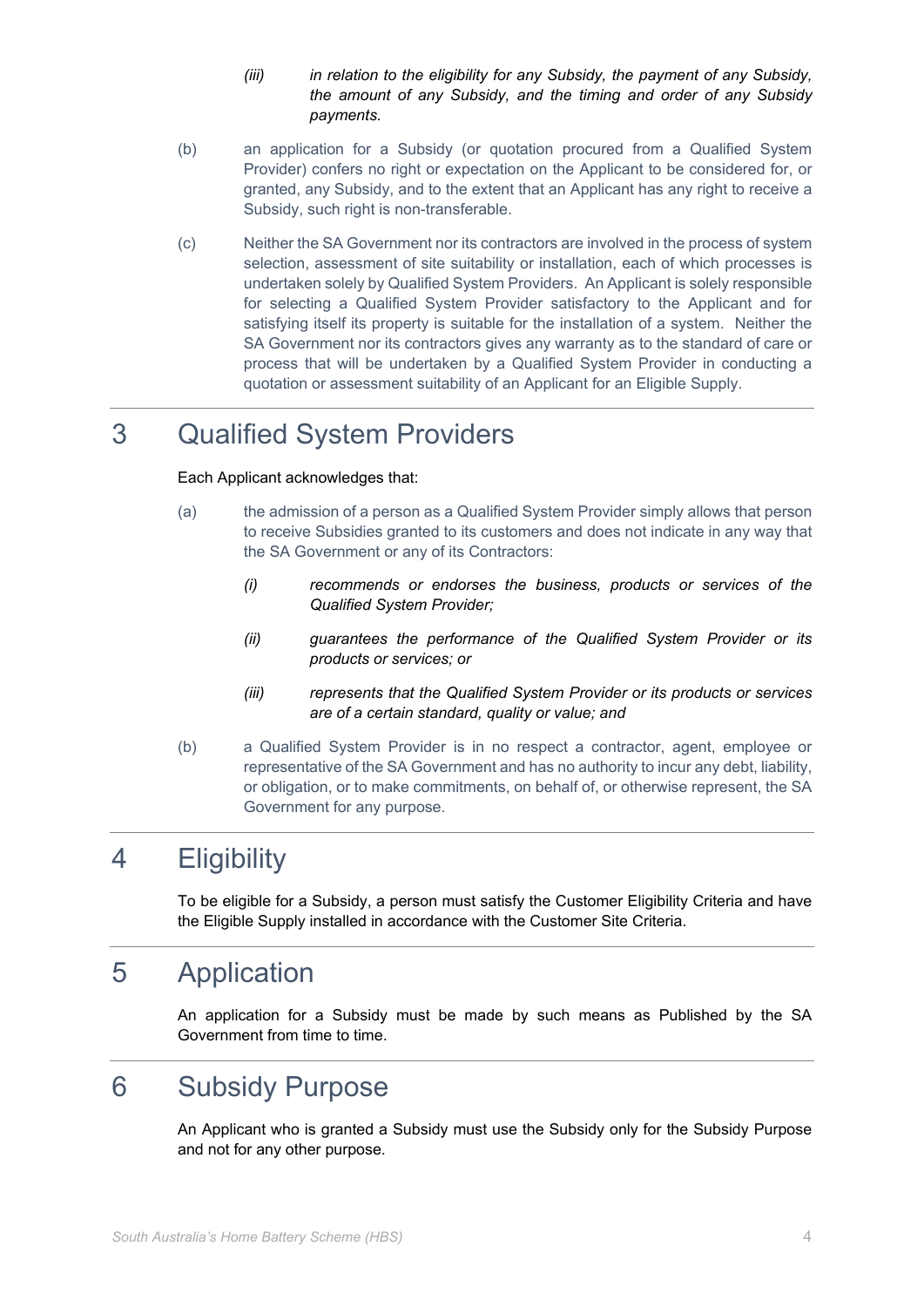# 7 Payment Mechanics

- (a) An Applicant authorises and directs that any Subsidy granted to it be paid directly to the Qualified System Provider who has completed the Eligible Supply for which the Subsidy is granted.
- (b) On payment of a Subsidy in this manner, the Applicant to whom the Subsidy is granted hereby certifies in favour of the SA Government that the whole of the Subsidy was used for the Subsidy Purpose, and authorises and directs the Qualified System Provider to provide on behalf of the Applicant any certification, acknowledgement, acquittal or confirmation in connection with receipt or use of the Subsidy as is required by the SA Government.
- (c) Unless the SA Government agrees to extend the period for installation, a Subsidy will not be paid if the Qualified System Provider does not complete the Eligible Supply within whichever is the earliest date of:
	- (i) Six (6) months of the Applicant notifying the SA Government it has accepted the Qualified System Provider's quotation;
	- (ii) for New Builds, 18 months of the Applicant notifying the SA Government it has accepted the Qualified System Provider's quotation; or
	- (iii) 1 December 2023.

## 8 Cooperation and Notification

### An Applicant must comply with the following obligations:

- (a) co-operate with the SA Government and its Contractors in relation to Subsidy Scheme Matters, including to comply in a timely manner with reasonable requests made by the SA Government or its Contractors for the provision to the SA Government or its Contractors of information or documentation in relation to any issue relating to Subsidy Scheme Matters (including any acknowledgement, acquittal or similar documentation in connection with receipt of the Subsidy);
- (b) permit the SA Government and its Contractors to enter the Applicant's property to carry out inspections the SA Government or its Contractors deem necessary in relation to Subsidy Scheme Matters; and
- (c) immediately notify the SA Government or its Contractors of any change in its circumstances which may impact on its ability or entitlement to obtain a Subsidy or make or repeat any representation and warranty under, or otherwise comply with, these Terms.

### 9 Obligations relating to Eligible Equipment

- (a) An Applicant must not operate or maintain its Subsidised Equipment in any way which would render the manufacturer's warranty void.
- (b) Without limiting the above, an Applicant must not permit any person who is not suitably qualified to undertake maintenance or any other work in relation to its Subsidised Equipment.
- (c) An Applicant must not remove, or permit to be removed, all or any part of its Subsidised Equipment from the installation site specified in its Subsidy application except: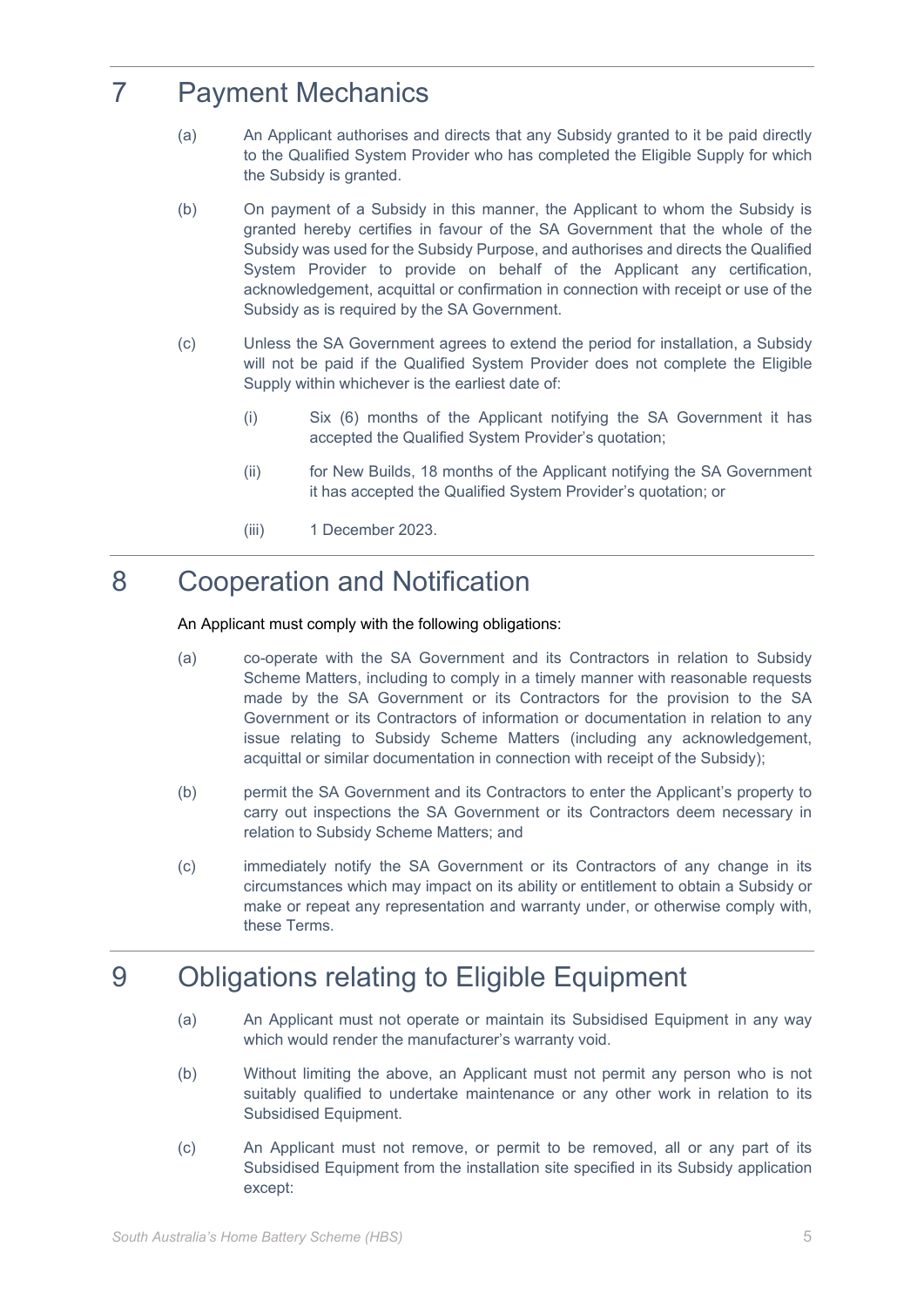- *(i) for the purposes of maintenance or repair;*
- *(ii) for the physical protection or safety of any person, property or the environment; or*
- *(iii) to dispose of the Subsidised Equipment at a time after the expiry of all warranties provided in respect of that equipment (whether by the manufacturer or the installer); or*
- *(iv) with the written consent of the SA Government.*
- (d) If a financier holding security over the Subsidised Equipment requires its removal from the installation site specified in the Applicant's Subsidy application due to the Applicant's failure to comply with the Applicant's arrangements with that financier, then the Applicant is in breach of these Terms and must immediately notify the SA Government and repay the relevant Subsidy to, or as directed by, the SA Government
- (e) An applicant agrees to allow its Subsidised Equipment to be made available to participate in SA Government sanctioned trials on such reasonable terms specified by the SA Government, including the remote monitoring of the Subsidised Equipment and the collection of information and data relating to these trials, noting the privacy provisions in Clause 15.

### 10 Representations and Warranties

Each Applicant represents and warrants to the SA Government on an ongoing basis that:

- (a) it satisfies the Customer Eligibility Criteria and complies with these Terms;
- (b) all Subsidised Equipment has been or will be purchased by the Applicant for use at the site specified in its Subsidy Application and not for the purpose of re-sale;
- (c) all information submitted by it or on its behalf to the SA Government or its Contractors under or in relation to Subsidy Scheme Matters is true, complete, accurate and not misleading; and
- (d) to the best of its knowledge, there is no legal, regulatory, contractual or other restriction upon it performing its obligations under these Terms.

### 11 Consequences of Breach

Each Applicant acknowledges and agrees that if it breaches these Terms, the SA Government may (without limitation to its rights) do any one or more of the following:

- (a) reject any pending Subsidy application and/or withhold any pending Subsidy payments; and
- (b) require the Applicant to reimburse the SA Government (by payment to such account as the SA Government directs) for all or any part of any Subsidy granted to the Applicant as specified by the SA Government.

### 12 Return of Subsidy

(a) Without limiting clause 1 if all or any part of any Subsidy granted to an Applicant is not used for the Subsidy Purpose, the Applicant must immediately notify the SA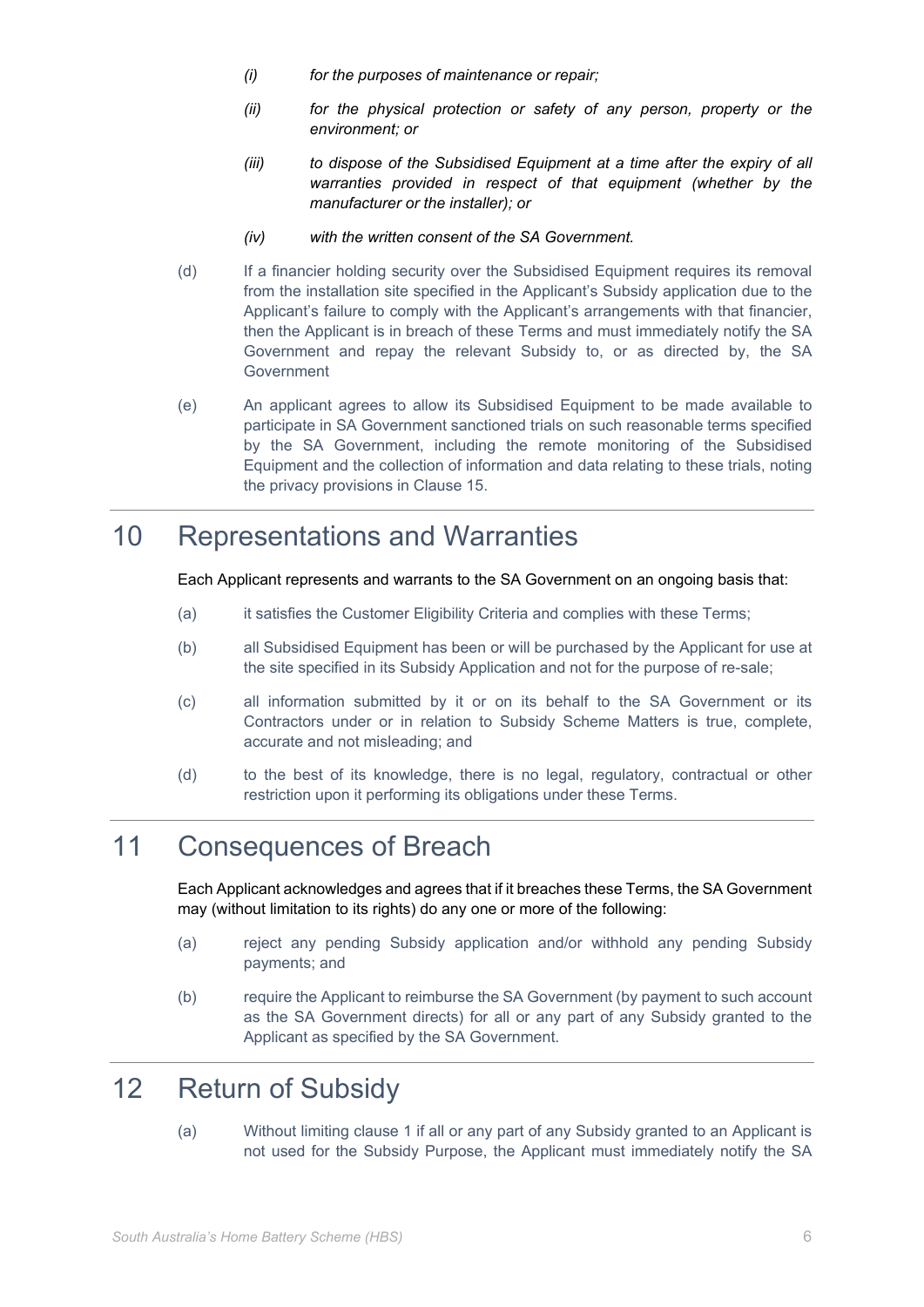Government and repay the relevant Subsidy (or portion thereof) to, or as directed by, the SA Government.

(b) If the Applicant (for whatever reason) receives from a Qualified System Provider a full refund of the amount paid (or payable) for the Eligible Supply, the Applicant must immediately notify the SA Government and repay the relevant Subsidy to, or as directed by, the SA Government.

## 13 Incorrect Information

An Applicant acknowledges and agrees that incorrect or incomplete information submitted by it may lead to the delay or rejection of an application for a Subsidy and may cause the SA Government to prevent the Applicant from applying for a Subsidy in future.

### 14 Audit

- (a) Each Applicant acknowledges and agrees that the rights and responsibilities of the Auditor General under the *Public Finance and Audit Act 1987* (SA) are not limited or otherwise affected by these Terms.
- (b) Each Applicant must provide the Auditor-General with such assistance, including the provision of information, as the Auditor-General may reasonably require in connection with any carrying out of his or her functions under the *Public Finance and Audit Act 1987* (SA).

### 15 Privacy and Disclosure

### Each Applicant acknowledges and agrees that:

- (a) all information and documents provided by it in connection with Subsidy Scheme Matters will be the property of the SA Government and/or its Contractors and where such information and documents are collected by, and are the property of, the SA Government's Contractors only, the collection of such information will not be subject to the SA Government's privacy policies;
- (b) the SA Government may disclose information and documents provided to the SA Government in connection with Subsidy Scheme Matters to:
	- *(i) its Contractors; and*
	- *(ii) any agency, authority, instrumentality, a Minister or officer of the State of South Australia or to Cabinet, Parliament or any Parliamentary committee where it is customary for the SA Government to disclose such information (whether or not the SA Government is legally obliged to do so); and*
- (c) the SA Government and other South Australian governmental agencies are subject to the *Freedom of Information Act 1991* (SA) and that information and documents provided to the SA Government in connection with Subsidy Scheme Matters may become the subject of an application under that Act and access to them may need to be given to a third party in accordance with that Act. Neither the SA Government nor any other South Australian governmental agency has any liability to an Applicant or Qualified System Provider whatsoever for giving access to information or a document in accordance with the *Freedom of Information Act 1991* (SA).